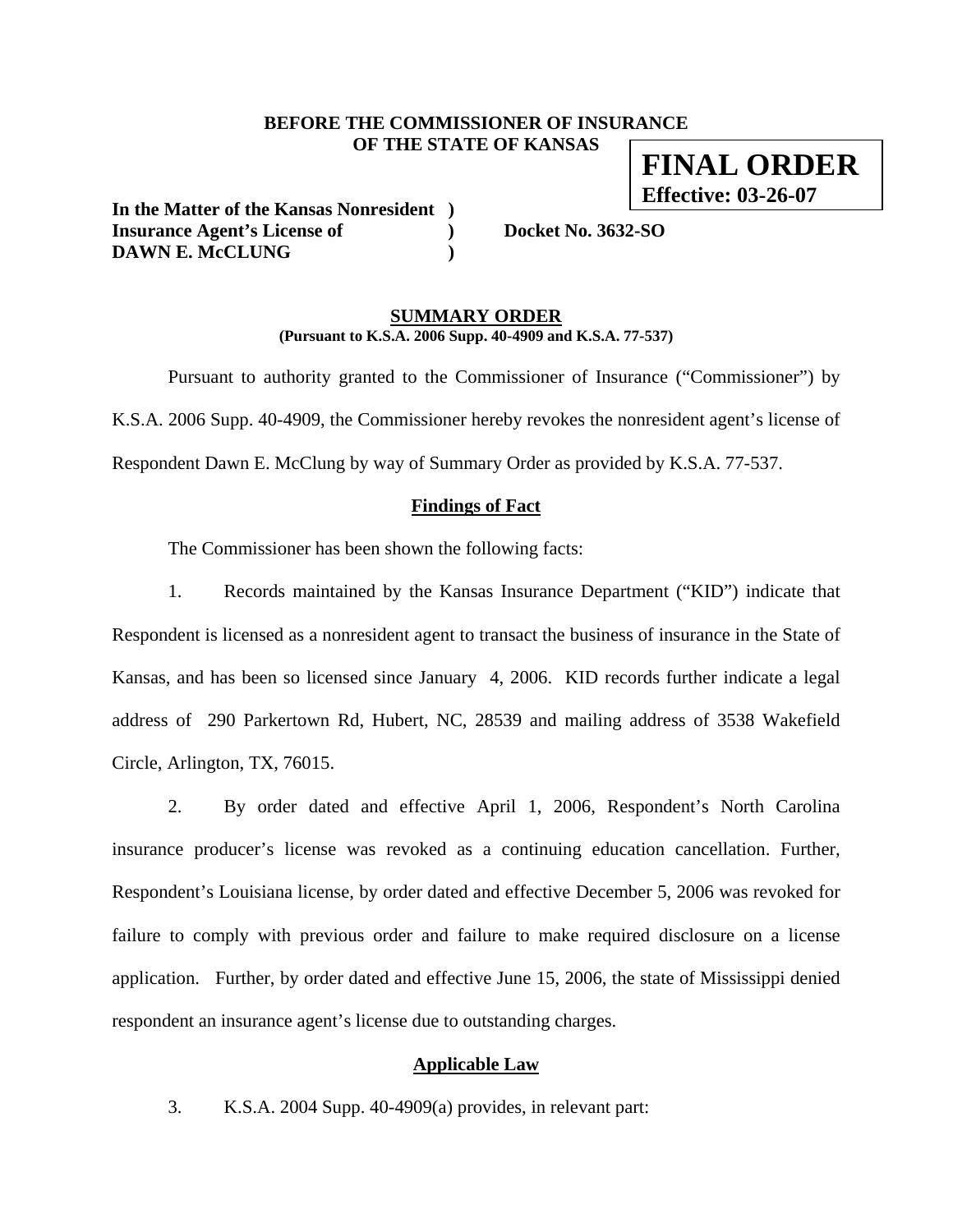"The commissioner may deny, suspend, revoke or refuse renewal of any license issued under this act if the commissioner finds that the applicant or license holder has . . .(9) Had an insurance agent license, or its equivalent, denied, suspended or revoked in any other state, district or territory. . . ." K.S.A. 2006 Supp. 40- 4909(9)

4. The Commissioner may revoke any license issued under the Insurance Agents Licensing Act if the Commissioner finds that the insurable interests of the public are not properly served under such license. K.S.A. 2006 Supp. 40-4909(b).

### **Conclusions of Law**

5. The Commissioner has jurisdiction over Respondent as well as the subject matter of this proceeding, and such proceeding is held in the public interest.

6. The Commissioner concludes that Respondent's Kansas license may be revoked solely because Respondent has had an agent's license or its equivalent revoked in another state.

7. Accordingly, the Commissioner concludes that sufficient grounds exist for the revocation of the insurance agent's license of Dawn E. McClung pursuant to K.S.A. 2006 Supp. 40-4909(a).

8. In addition, the Commissioner finds that the insurance agent's license of Dawn E. McClung should be revoked without delay for the protection of the insurable interests of the public pursuant to K.S.A. 2006 Supp. 40-4909(b).

9. Based on the facts and circumstances set forth herein, it appears that the use of summary proceedings in this matter is appropriate, in accordance with the provisions set forth in K.S.A. 77-537(a), in that the use of summary proceedings does not violate any provision of the law and the protection of the public interest does not require KID to give notice and opportunity to participate to persons other than Dawn E. Mc Clung.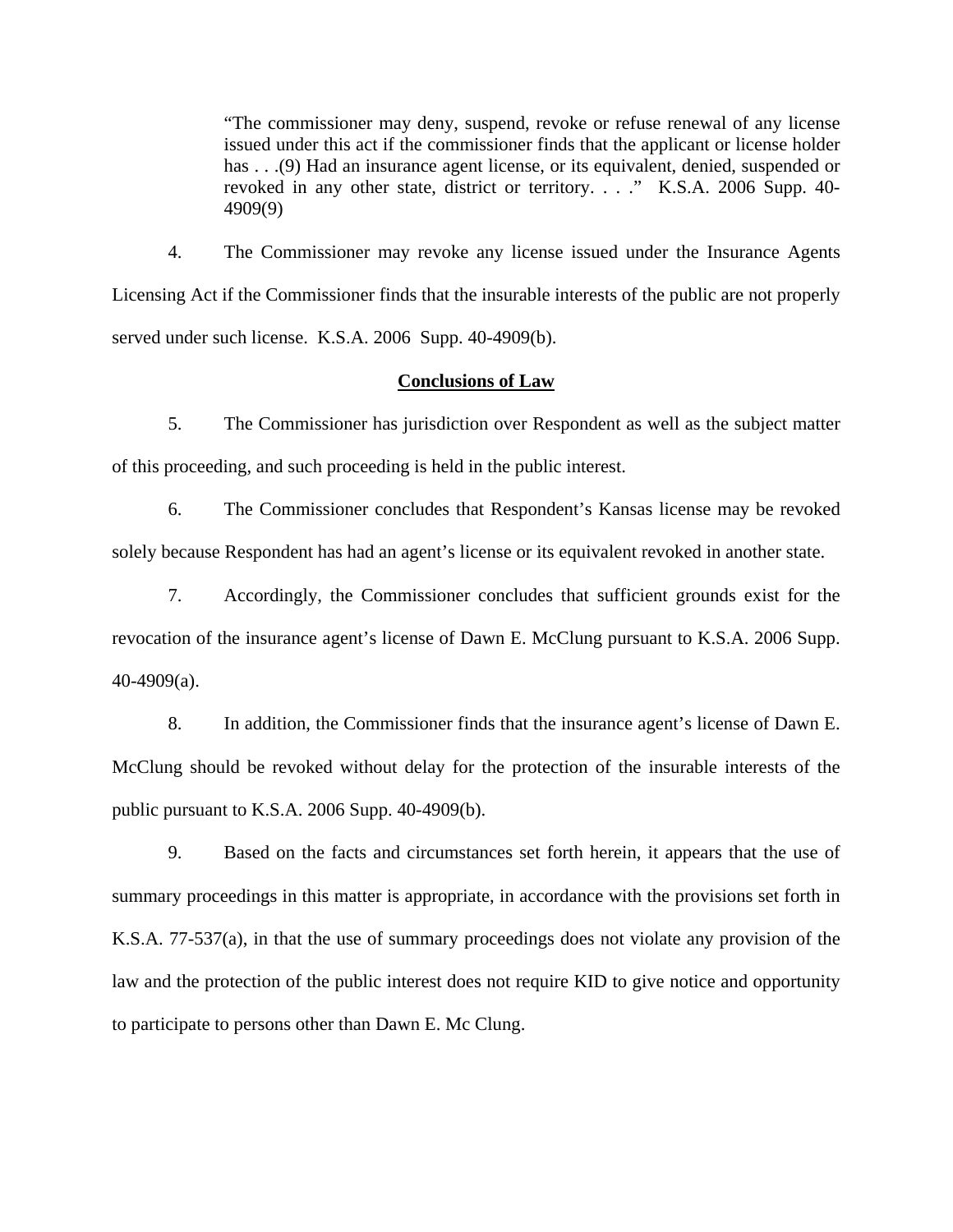**IT IS THEREFORE ORDERED BY THE COMMISSIONER OF INSURANCE** 

**THAT** the Kansas nonresident insurance agent's license of Dawn E. Mc Clung is hereby **REVOKED**.

**IT IS FURTHER ORDERED** that respondent Dawn E. Mc Clung shall CEASE and DESIST from the sale, solicitation or negotiation of insurance and/or receiving compensation deriving from the sale, solicitation or negotiation of insurance conducted after the effective date of this order.

#### **Notice of Right to Hearing or Appeal**

You are entitled to a hearing pursuant to K.S.A. § 77-537, the Kansas Administrative Procedure Act. If you desire a hearing, you must file a written request for a hearing with:

> John W. Campbell, General Counsel Kansas Insurance Department 420 S.W. 9th Street Topeka, Kansas 66612.

This request must be filed within fifteen (15) days from the date of service of this Order. If you request a hearing, the Kansas Insurance Department will notify you of the time and place of the hearing and information on the procedures, right of representation, and other rights of parties relating to the conduct of the hearing, before commencement of same.

If a hearing is not requested in the time and manner stated above, this Order shall become effective as a Final Order upon the expiration of time for requesting a hearing, pursuant to K.S.A. § 77-613. In the event that you file a petition for judicial review, pursuant to K.S.A. § 77-613(e), the agency officer to be served on behalf of the Kansas Insurance Department is:

> John W. Campbell, General Counsel Kansas Insurance Department 420 S.W. 9th Street Topeka, Kansas 66612.